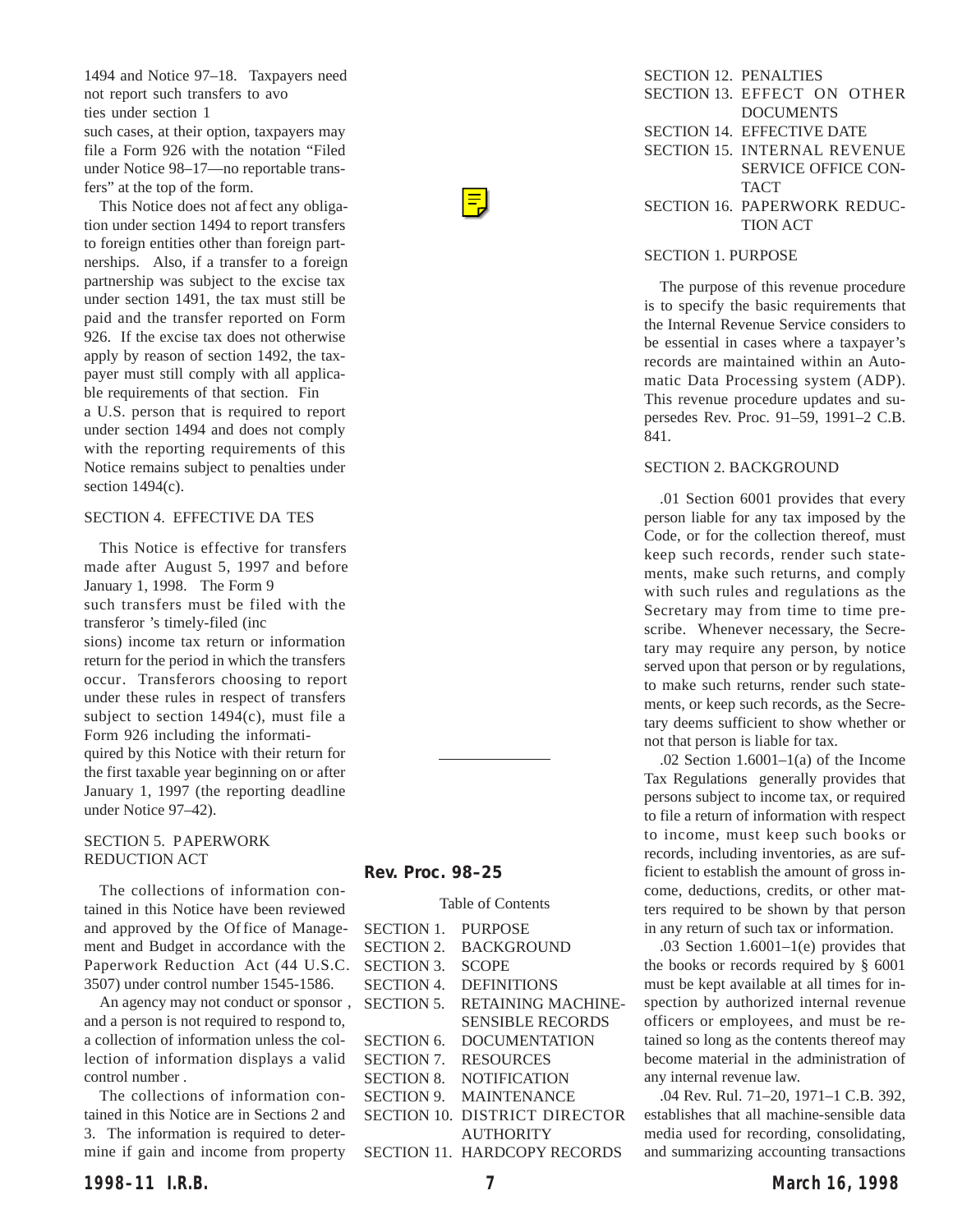and records within a taxpayer's ADP system are records within the meaning of § 6001 and § 1.6001–1, and are required to be retained so long as the contents may become material in the administration of any internal revenue law.

## SECTION 3. SCOPE

## .01 *Records.*

(1) The requirements of this revenue procedure pertain to all matters under the jurisdiction of the Commissioner of Internal Revenue including, but not limited to, income, excise, employment, and estate and gift taxes, as well as employee plans and exempt organizations.

(2) The requirements of this revenue procedure are applicable to any sections of the Code that have unique or specific recordkeeping requirements. For example, machine-sensible records maintained by the taxpayer to meet the requirements of § 274(d) relating to the amount, time, place, and business purpose of a business expense must meet the requirements of this revenue procedure.

(3) Except as otherwise provided in this revenue procedure, all requirements of § 6001 that apply to hardcopy books and records apply as well to machine-sensible books and records that are maintained within an ADP system.

#### .02 *Taxpayers.*

(1) A taxpayer with assets of \$10 million or more at the end of its taxable year must comply with the record retention requirements of Rev. Rul. 71–20 and the provisions of this revenue procedure. For purposes of this revenue procedure, a controlled group of corporations, as defined in § 1563, is considered to be one corporation and all assets of all members of the group are aggregated.

(2) A taxpayer with assets of less than \$10 million at the end of its taxable year must comply with the record retention requirements of Rev. Rul. 71–20 and the provisions of this revenue procedure if any of the following conditions exists:

(a) all or part of the information required by § 6001 is not in the taxpayer's hardcopy books and records, but is available in machine-sensible records;

(b) machine-sensible records were used for computations that cannot be reasonably verified or recomputed without using a computer (*e.g.,* Last-In, First-Out (LIFO) inventories); or

(c) the taxpayer is notified by the District Director that machine-sensible records must be retained to meet the requirements of § 6001.

(3) A Controlled Foreign Corporation (CFC), a domestic corporation that is 25 percent foreign-owned, and a foreign corporation engaged in a trade or business within the United States at any time during a taxable year that maintains machinesensible records within an ADP system must comply with the requirements of this revenue procedure to satisfy the recordkeeping requirements of §§ 964(c), 982(d), 6038A(c)(4), and 6038C (and the regulations thereunder).

(4) An insurance company that maintains machine-sensible records within an ADP system to determine losses incurred under  $\S$  832(b)(5) must comply with the requirements of this revenue procedure and Rev. Proc. 75–56, 1975–2 C.B. 596. For this purpose, the machine-sensible records for a particular taxable year include the records for that year and the seven preceding years, all of which must be retained so long as they may become material to the examination of an insurance company's federal tax return.

(5) A taxpayer's use of a third party (such as a service bureau, time-sharing service, value-added network, or other third party service) to provide services (e.g., custodial or management services) in respect of machine-sensible records does not relieve the taxpayer of its recordkeeping obligations and responsibilities under § 6001 and this revenue procedure.

### SECTION 4. DEFINITIONS

.01 An "ADP system" consists of an accounting and/or financial system (and subsystems) that processes all or part of a taxpayer's transactions, records, or data by other than manual methods. An ADP system includes, but is not limited to, a mainframe computer system, stand-alone or networked microcomputer system, Data Base Management System (DBMS), and a system that uses or incorporates Electronic Data Interchange (EDI) technology or an electronic storage system.

.02 "Capable of being processed" means the ability to retrieve, manipulate, print on paper (hardcopy), and produce output on electronic media. This term does not encompass any requirement that the program or system that created the

computer data be available to process the data unless that program or system is necessary to:

(1) a tax-related computation (*e.g.,* LIFO inventories, insurance company loss reserve computations, and foreign tax credit computations); or

(2) the retrieval of data (*e.g.,* some data base systems processes where the taxpayer chooses not to create a sequential extract (see section 5.02 of this revenue procedure)).

.03 A "DBMS" is a software system that creates, controls, relates, retrieves, and provides accessibility to data stored in a data base.

.04 "EDI technology" is the computerto-computer exchange of business information.

.05 An "electronic storage system" is a system used to prepare, record, transfer, index, store, preserve, retrieve, and reproduce books and records by either: (1) electronically imaging hardcopy documents to an electronic storage media; or (2) transferring computerized books and records to an electronic storage media using a technique such as "COLD" (computer output to laser disk), which allows books and records to be viewed or reproduced without the use of the original program. See Rev. Proc. 97–22, 1997–13 I.R.B. 9, for electronic storage system requirements.

.06 A "machine-sensible record" is data in an electronic format that is intended for use by a computer. Machine-sensible records do not include paper records or paper records that have been converted to an electronic storage medium such as microfilm, microfiche, optical disk, or laser disk.

## SECTION 5. RETAINING MACHINE-SENSIBLE RECORDS

### .01 *General.*

(1) The taxpayer must retain machine-sensible records so long as their contents may become material to the administration of the internal revenue laws under  $§ 1.6001-1(e)$ . At a minimum, this materiality continues until the expiration of the period of limitation for assessment, including extensions, for each tax year. In certain situations, records should be kept for a longer period of time. For example, records that pertain to fixed assets, losses incurred under § 832(b)(5), and LIFO in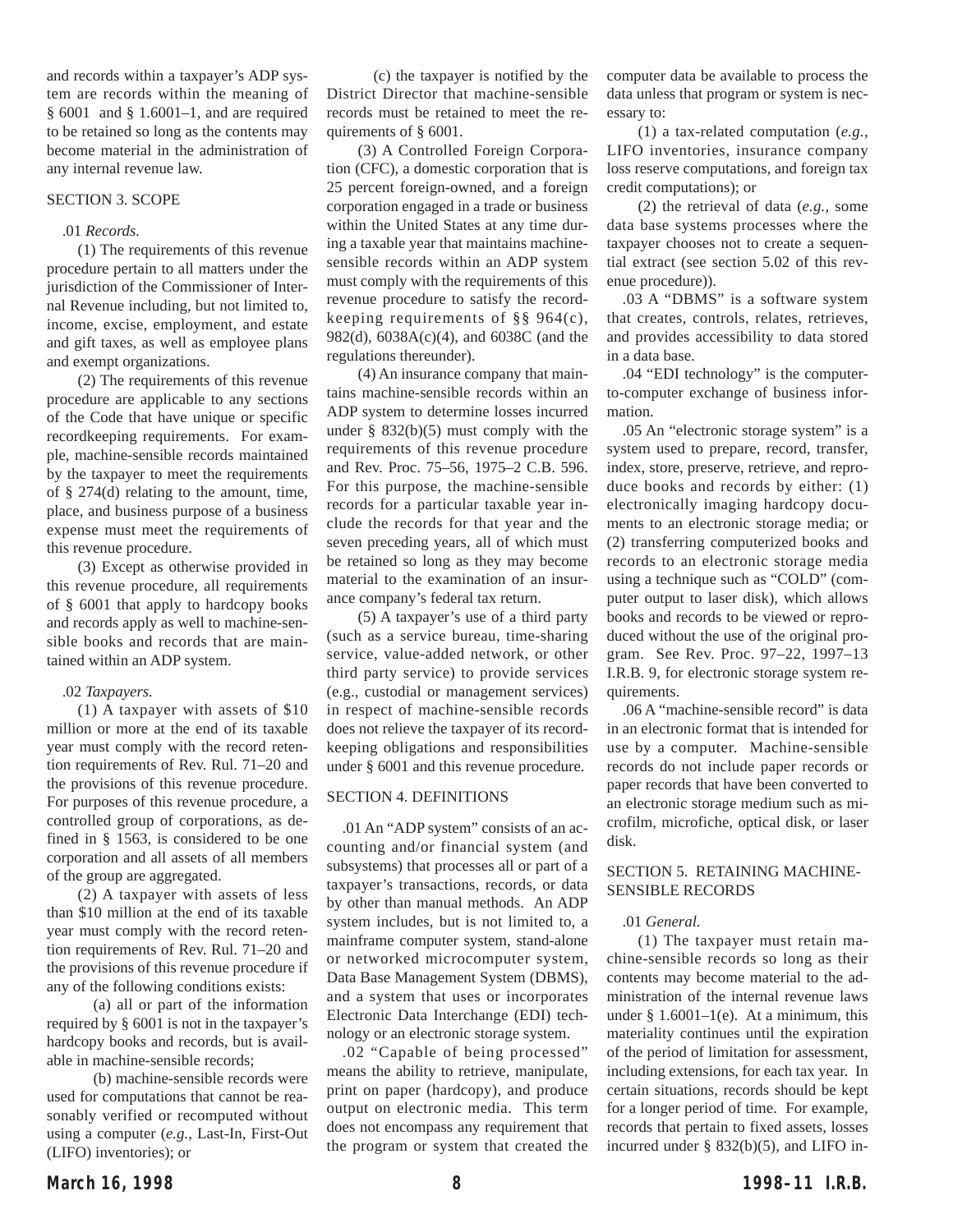ventories should be kept for longer periods of time.

(2) The taxpayer's machine-sensible records must provide sufficient information to support and verify entries made on the taxpayer's return and to determine the correct tax liability. The taxpayer's machine-sensible records will meet this requirement only if they reconcile with the taxpayer's books and the taxpayer's return. A taxpayer establishes this reconciliation by demonstrating the relationship (i.e., audit trail):

(a) between the total of the amounts in the taxpayer's machine-sensible records by account and the account totals in the taxpayer's books; and

(b) between the total of the amounts in the taxpayer's machine-sensible records by account and the taxpayer's return.

(3) The taxpayer must ensure that its machine-sensible records contain sufficient transaction-level detail so that the information and the source documents underlying the machine-sensible records can be identified.

(4) All machine-sensible records required to be retained by this revenue procedure must be made available to the Service upon request and must be capable of being processed.

(5) Except as otherwise required by sections  $5.01(2)$  or  $(3)$  of this revenue procedure, a taxpayer is not required to create any machine-sensible record other than that created either in the ordinary course of its business or to establish return entries. For example, a taxpayer who does not create, in the ordinary course of its business, the electronic equivalent of a traditional paper document (such as an invoice) is not required by this revenue procedure to construct such a record, provided that the requirements of sections 5.01(2) and (3) are met. For requirements relating to hardcopy records, see section 11 of this revenue procedure.

(6) A taxpayer's disposition of a subsidiary company does not relieve the taxpayer of its responsibilities under this revenue procedure. The files and documentation retained for the Service by, or for, a disposed subsidiary must be retained as otherwise required by this revenue procedure.

### .02 *DBMS.*

(1) A taxpayer has the discretion to

create files solely for the use of the Service. For example, a taxpayer that uses a DBMS may satisfy the provisions of this revenue procedure by creating and retaining a sequential file that contains the transaction-level detail from the DBMS and otherwise meets the requirements of this revenue procedure.

(2) A taxpayer that creates a file described in section 5.02(1) of this revenue procedure must document the process that created the sequential file in order to establish the relationship between the file created and the original DBMS records.

### .03 *EDI.*

(1) A taxpayer that uses EDI technology must retain machine-sensible records that alone, or in combination with any other records (*e.g.,* underlying contracts, price lists, and price changes), contain all the information that § 6001 requires of hardcopy books and records. For example, a taxpayer that uses EDI technology receives electronic invoices from its suppliers. The taxpayer decides to retain the invoice data from completed and verified EDI transactions in its accounts payable system rather than retain the incoming EDI transactions. Neither the EDI transactions, nor the accounts payable system, contain product descriptions or vendor names. To satisfy the requirements of § 6001, the taxpayer must supplement its EDI records with product code description lists and a vendor master file.

(2) A taxpayer may capture the required detail for an EDI transaction at any level within its accounting system. However, the taxpayer must establish audit trails between the retained records and the taxpayer's books, and between the retained records and the tax return.

(3) Section 11.02 of this revenue procedure provides additional guidance concerning hardcopy requirements related to EDI transactions.

#### SECTION 6. DOCUMENTATION

.01 The taxpayer must maintain and make available to the Service upon request documentation of the business processes that:

(1) create the retained records;

(2) modify and maintain its records;

(3) satisfy the requirement of section 5.01(2) of this revenue procedure to support and verify entries made on the taxpayer's return and determine the correct tax liability; and

(4) evidence the authenticity and integrity of the taxpayer's records.

.02 The documentation described in section 6.01 of this revenue procedure must be sufficiently detailed to identify:

(1) the functions being performed as they relate to the flow of data through the system;

(2) the internal controls used to ensure accurate and reliable processing;

(3) the internal controls used to prevent the unauthorized addition, alteration, or deletion of retained records; and

(4) the charts of accounts and detailed account descriptions.

.03 With respect to each file that is retained, the taxpayer must maintain, and make available to the Service upon request, documentation of:

(1) record formats or layouts;

(2) field definitions (including the meaning of all "codes" used to represent information);

(3) file descriptions (*e.g.,* data set name);

(4) evidence that periodic checks (described in section 9.01(3) of this revenue procedure) of the retained records were performed to meet section 9.02(1) of this revenue procedure, if the taxpayer wants to take advantage of section 9.02 of this revenue procedure;

(5) evidence that the retained records reconcile to the taxpayer's books; and

(6) evidence that the retained records reconcile to the taxpayer's tax return.

.04 The system documentation must include any changes to the items specified in sections 6.01, 6.02, and 6.03 of this revenue procedure and the dates these changes are implemented.

### SECTION 7. RESOURCES

.01 The taxpayer must provide the Service at the time of an examination with the resources (*e.g.,* appropriate hardware and software, terminal access, computer time, personnel, etc.) that the District Director determines is necessary to process the taxpayer's machine-sensible books and records. At the request of the taxpayer, the District Director may, at the District Director's discretion:

(1) identify the taxpayer's resources that are not necessary to process books and records;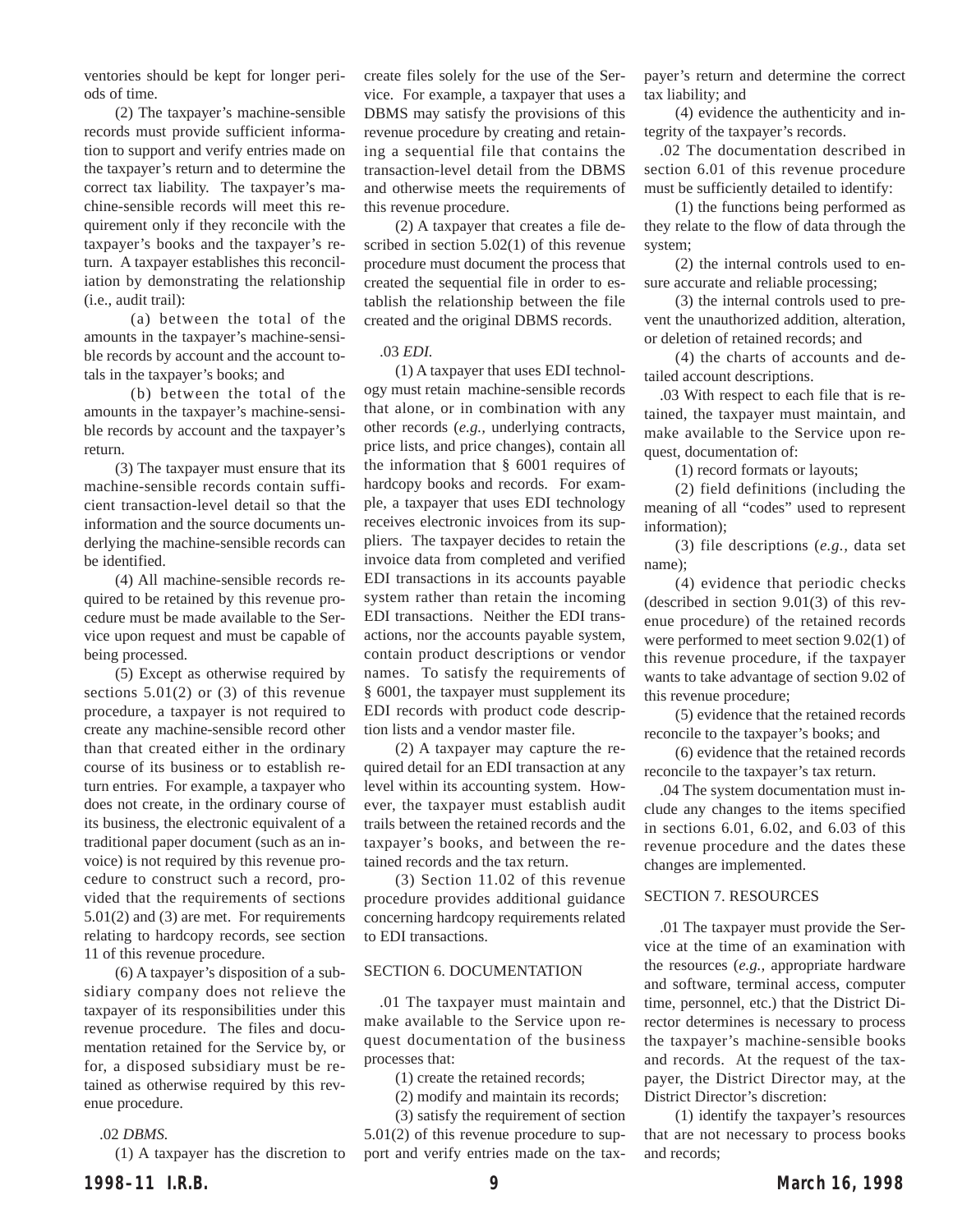(2) allow a taxpayer to convert machine-sensible records to a different medium (e.g., from mainframe files to microcomputer diskette(s));

(3) allow the taxpayer to satisfy the processing needs of the Service during off-peak hours; and

(4) allow the taxpayer to provide the Service with third-party equipment.

.02 An ADP system must not be subject, in whole or in part, to any agreement (such as a contract or license) that would limit or restrict the Service's access to and use of the ADP system on the taxpayer's premises (or any other place where the ADP system is maintained), including personnel, hardware, software, files, indexes, and software documentation.

### SECTION 8. NOTIFICATION

.01 Except as provided in section 9.02 of this revenue procedure, the taxpayer must promptly notify its District Director if any machine-sensible records are lost, stolen, destroyed, damaged, or otherwise no longer capable of being processed (as defined in section 4.02 of this revenue procedure), or are found to be incomplete or materially inaccurate (affected records).

.02 The taxpayer's notice must identify the affected records and include a plan that describes how, and in what timeframe, the taxpayer proposes to replace or restore the affected records in a way that assures that they will be capable of being processed. The plan must demonstrate that all of the requirements of this revenue procedure will continue to be met with respect to the affected records.

.03 The District Director will notify the taxpayer of any objection(s) to the taxpayer's plan.

.04 A District Director may consider, whenever warranted by the facts and circumstances, the possibility of requiring less than a total restoration of missing data.

#### .05 *Examples.*

(1) Taxpayer *A* replaces its general ledger software system with a new general ledger software system with which the original system's records are incompatible. However, *A*'s original records are retrievable and capable of being processed on *A*'s hardware system. *A* is not required to notify its District Director of the

change in its software system because *A*'s records remain capable of being processed.

(2) Taxpayer *B* replaces its original ADP hardware system with a new system that cannot process the machine-sensible records created and maintained by *B*'s original system. *B* must notify its District Director of this hardware system change and propose a plan for assuring that the machine-sensible records created and maintained by the original ADP hardware system are capable of being processed. To that end, *B* considers the following options: (1) having all records in the taxpayer's original system immediately reformatted so that the new system can retrieve and process those records; (2) having all records in its original system reformatted by a designated future date; or (3) having an arrangement with a third party to process all records in its original system on a compatible system. Any of these options may be acceptable provided the option selected enables the taxpayer to meet the requirements of this revenue procedure with respect to those records. The taxpayer must be able to demonstrate that any third party reformatting or processing is done with the quality controls in place that will ensure the continued integrity, accuracy, and reliability of the taxpayer's records.

### SECTION 9. MAINTENANCE

.01 *Recommended Practices.*

(1) The implementation of records management practices is a business decision that is solely within the discretion of the taxpayer. Recommended records management practices include the labeling of records, providing a secure storage environment, creating back-up copies, selecting an offsite storage location, and testing to confirm records integrity.

(2) The National Archives and Record Administration's (NARA) Standards for the Creation, Use, Preservation, and Disposition of Electronic Records, 36 C.F.R., Ch XII, Part 1234, Subpart C (1996), is one example of a records management resource that a taxpayer may choose to consult when formulating its records management practices.

(3) The NARA standard in 36 C.F.R. § 1234.30(g)(4) (1996) requires an annual reading of a statistical sampling of magnetic computer tape reels to identify any

loss of data and to discover and correct the causes of data loss. In libraries with 1,800 or fewer storage units (*e.g.,* magnetic tape reels), a 20 percent random sampling or a sample size of 50 units, whichever is larger, should be read. In libraries with more than 1,800 units, a sample of 384 units should be read. Although this NARA sampling standard is specifically for magnetic computer tape, the Service recommends that all retained machine-sensible records be sampled and tested as described in the NARA standard.

.02 *Partial Loss of Data.* A taxpayer that loses only a portion of the data from a particular storage unit will not be subject to the penalties described in section 12 of this revenue procedure if the taxpayer can demonstrate to the satisfaction of the District Director that the taxpayer's data maintenance practices conform with 36 C.F.R.  $§$  1234.30(g)(4) (1996) (the NARA sampling standard). However, the taxpayer remains responsible for substantiating the information on its return as required by § 6001.

## SECTION 10. DISTRICT DIRECTOR AUTHORITY

.01 *Record Retention Limitation Agreement.*

(1) A taxpayer who maintains machine-sensible records may request to enter into a Record Retention Limitation Agreement (RRLA) with its District Director. This agreement provides for the establishment and maintenance of records as agreed upon by the District Director and the taxpayer.

(2) The taxpayer's request must identify and describe those records the taxpayer proposes not to retain and explain why those records will not become material to the administration of any internal revenue law. The District Director will notify the taxpayer whether or not the District Director will enter into an RRLA.

(3) In an RRLA, the District Director may waive all or any of the specific requirements in this revenue procedure. A taxpayer remains subject to all the requirements in this revenue procedure that are not specifically modified or waived by an RRLA.

(4) Unless an RRLA otherwise specifies, an RRLA shall not apply to accounting and tax systems added subsequent to the completion of the record evaluation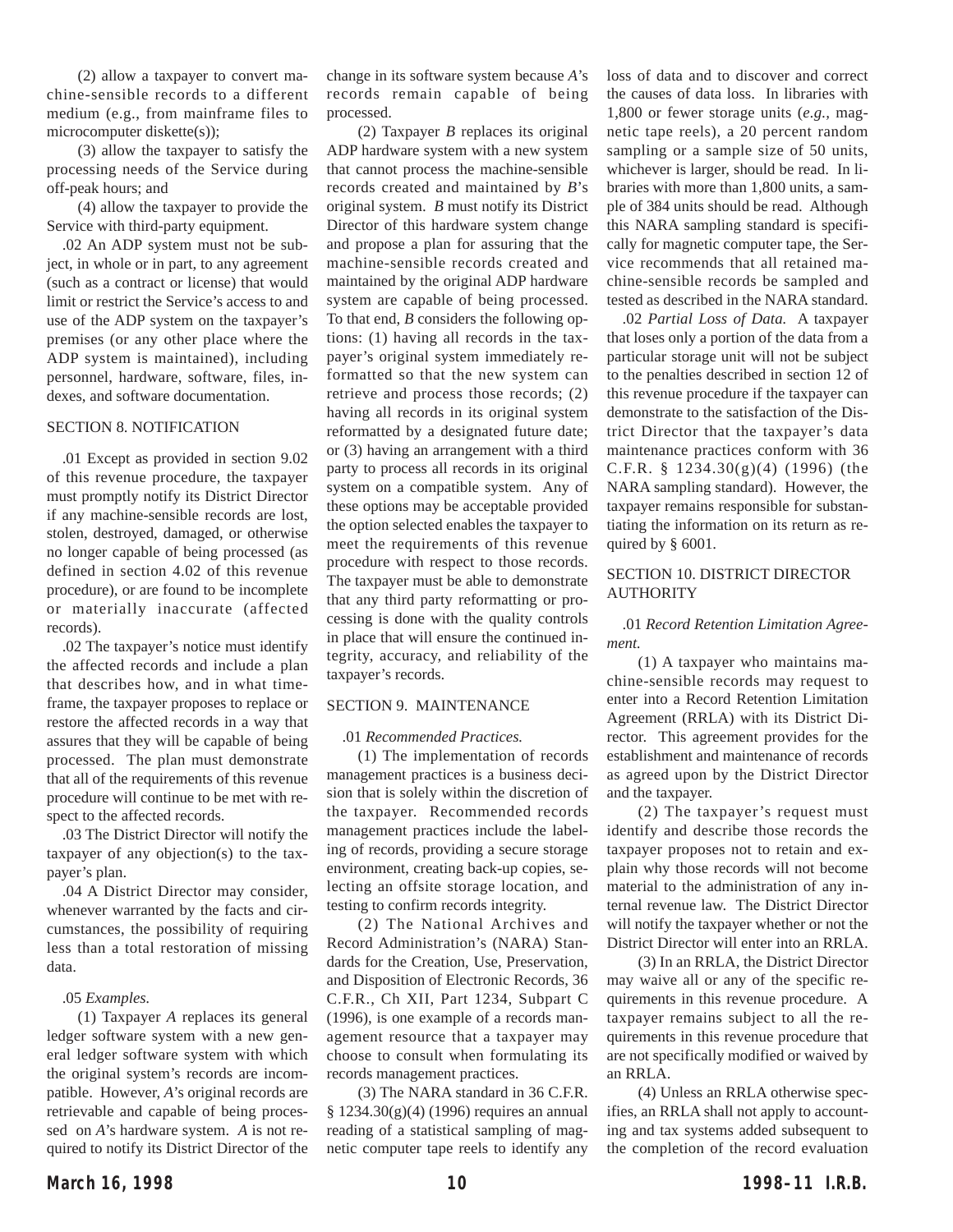upon which the agreement is based. All machine-sensible records produced by a subsequently added accounting and tax system, the contents of which may be or may become material in the administration of the Code must be retained by the taxpayer signing the RRLA until a new evaluation is conducted by the District **Director** 

(5) Unless an RRLA specifies otherwise, it does not apply to a subsidiary acquired subsequent to the completion of the record evaluation upon which the RRLA is based. All machine-sensible records produced by the acquired subsidiary, the contents of which may be or may become material in the administration of the Code must be retained pursuant to this revenue procedure and any pre-acquisition RRLA ("former RRLA") that applies to the acquired subsidiary. The former RRLA applies to the acquired subsidiary until the District Director either revokes the former RRLA (in whole or in part) or enters into a new RRLA that applies to the acquired subsidiary.

(6) Upon the disposition of a subsidiary, the files being retained for the Service pursuant to an RRLA by, or for, the disposed subsidiary must be retained by the taxpayer until a new evaluation is conducted by the District Director.

(7) A District Director's decision to revoke an RRLA, or not to enter into an RRLA, does not relieve the taxpayer of its recordkeeping obligations under § 6001 or its responsibilities described in this revenue procedure.

## .02 *Records Evaluation.*

(1) The District Director may conduct a records evaluation at any time the District Director deems it appropriate to review the taxpayer's record retention practices, including the taxpayer's relevant data processing and accounting systems.

(2) The records evaluation described in section 10.02(1) of this revenue procedure is not an "examination", "investigation," or "inspection" of the books and records within the meaning of § 7605(b) of the Code, or a prior audit for purposes of § 530 of the Revenue Act of 1978, 1978–3 (Vol. 1) C.B. 119, as amended by § 1122 of the Small Business Job Protection Act of 1996, because this evaluation is not directly related to the determination of the tax liability of a taxpayer for a particular taxable period.

(3) The District Director will inform the taxpayer of the results of a records evaluation.

## .03 *Testing.*

(1) The District Director may periodically initiate tests to establish the authenticity, readability, completeness, and integrity of a taxpayer's machine-sensible records retained in conformity with this revenue procedure.

(2) These tests may include a review of integrated systems such as EDI or an electronic storage system, and a review of the internal controls and security procedures associated with the creation and maintenance of the taxpayer's records.

(3) The tests described in section 10.03(1) of this revenue procedure are not an "examination", "investigation," or "inspection" of the books and records within the meaning of § 7605(b) of the Code, or a prior audit for purposes of § 530 of the Revenue Act of 1978, 1978–3 (Vol. 1) C.B. 119, as amended by § 1122 of the Small Business Job Protection Act of 1996, because these tests are not directly related to the determination of the tax liability of a taxpayer for a particular taxable period.

(4) The District Director will inform the taxpayer of the results of these tests.

# SECTION 11. HARDCOPY RECORDS

.01 The provisions of this revenue procedure do not relieve taxpayers of their responsibility to retain hardcopy records that are created or received in the ordinary course of business as required by existing law and regulations. Hardcopy records may be retained in microfiche or microfilm format in conformity with Rev. Proc. 81–46, 1981–2 C.B. 621. Hardcopy records may also be retained in an electronic storage system in conformity with Rev. Proc. 97–22. These records are not a substitute for the machine-sensible records required to be retained by this revenue procedure.

.02 A taxpayer need not create or retain hardcopy records if:

(1) the hardcopy records are merely computer printouts created only for validation, control, or other temporary purposes;

(2) the hardcopy records are not produced in the ordinary course of transacting business (as may be the case when utilizing EDI technology); or

(3) all the details relating to the transaction are subsequently received by the taxpayer in an EDI transaction and are retained as machine-sensible records by the taxpayer in conformity with this revenue procedure. For example, a taxpayer need not retain credit card receipts generated at the time of a transaction if all pertinent information on the receipts is subsequently received in an EDI transaction and retained as a machine-sensible record. See section 5.03 of this revenue procedure for requirements relating to EDI.

.03 A taxpayer need not create hardcopy printouts of its machine-sensible records unless requested to do so by the Service. The Service may request such hardcopy printouts either at the time of an examination or in conjunction with the tests described in section 10.03(1) of this revenue procedure.

# SECTION 12. PENALTIES

The District Director may issue a Notice of Inadequate Records pursuant to § 1.6001–1(d) if a taxpayer fails to comply with this revenue procedure (including a failure to satisfy the resource requirements of section 7 of this revenue procedure). Failure to comply with this revenue procedure may also result in the imposition of the applicable penalties under subtitle F of the Code, including the  $§$  6662(a) accuracy-related civil penalty and the § 7203 willful failure criminal penalty.

# SECTION 13. EFFECT ON OTHER DOCUMENTS

Rev. Proc. 91–59 is modified and superseded for machine-sensible records relating to taxable years beginning after December 31, 1997. However, a taxpayer that complies with this revenue procedure for taxable years beginning prior to that date is treated as having complied with Rev. Proc. 91–59 for those years.

## SECTION 14. EFFECTIVE DATE

This revenue procedure is effective for machine-sensible records relating to taxable years beginning after December 31, 1997.

## SECTION 15. INTERNAL REVENUE SERVICE OFFICE CONTACT

.01 Questions regarding this revenue procedure should be directed to the Office